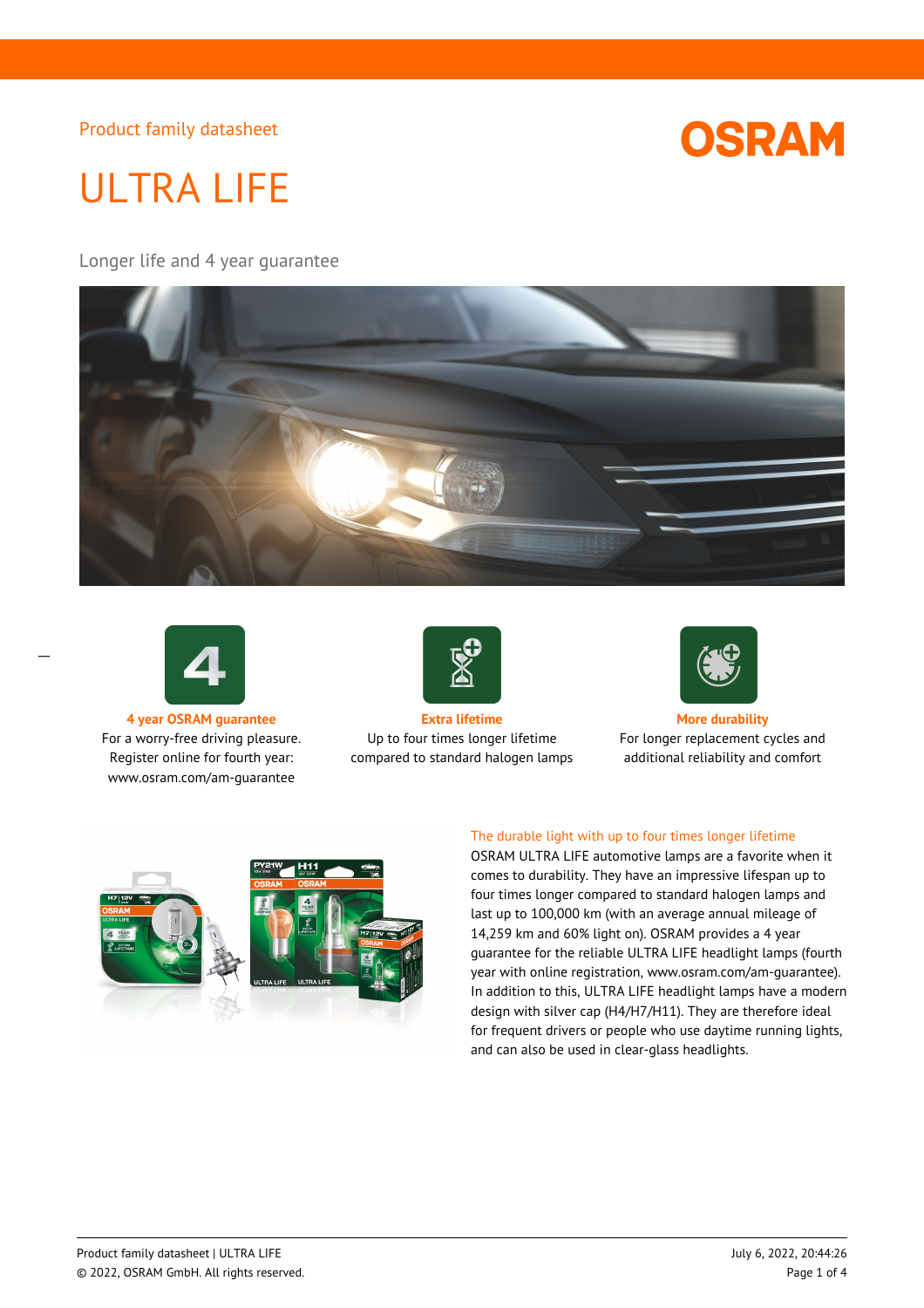## Technical data

|                            | <b>Product information</b> |                                                       | <b>Electrical data</b>  |                           |                           |                        | <b>Photom</b><br>etrical<br>data |
|----------------------------|----------------------------|-------------------------------------------------------|-------------------------|---------------------------|---------------------------|------------------------|----------------------------------|
| <b>Product description</b> | Order<br>reference         | <b>Application (Category</b><br>and Product specific) | <b>Power</b><br>input   | <b>Nominal</b><br>voltage | <b>Nominal</b><br>wattage | <b>Test</b><br>voltage | Luminou<br>s flux                |
| ULTRA LIFE H1 <sup>1</sup> | 64150ULT                   | Halogen headlight<br>lamp                             | 68 W <sup>4</sup>       | 12.0 V                    | 55.00 W                   | 13.2 V                 | 1550 lm                          |
| ULTRA LIFE H4 2)           | 64193ULT                   | Halogen headlight<br>lamp                             | 75/68<br>W <sup>4</sup> | 12.0 V                    | 60/55 W                   | 13.2 V                 | 1650/10<br>$00 \, \text{Im}$     |
| ULTRA LIFE H7 $3$ )        | 64210ULT                   | Halogen headlight<br>lamp                             | 58 W $^{4)}$            | 12.0 V                    | 55.00 W                   | 13.2 V                 | 1500 lm                          |
| ULTRA LIFE H11             | 64211ULT                   | Halogen headlight<br>lamp                             | 62 W $^{4)}$            | 12.0 V                    | 55.00 W                   | 13.2 V                 | 1350 lm                          |

|                             |                               | <b>Dimensions</b><br>& weight | Lifespan                     |                      | <b>Capabilities</b> | <b>Certificates</b><br>&<br>standards |
|-----------------------------|-------------------------------|-------------------------------|------------------------------|----------------------|---------------------|---------------------------------------|
| <b>Product description</b>  | Luminous<br>flux<br>tolerance | <b>Diameter</b>               | Lifespan<br><b>B3</b>        | Lifespan<br>Tc       | <b>Technology</b>   | <b>ECE</b><br>category                |
| ULTRA LIFE H1 <sup>1)</sup> | ±15%                          | $9 \text{ mm}$                | 1200 h                       | 2000 h               | <b>HAL</b>          | H1                                    |
| ULTRA LIFE H4 $^{2}$ )      | ±15/±15<br>%                  | $17.0$ mm                     | 300 / 2000<br>h <sup>5</sup> | 700/<br>3000 h<br>5) | HAL                 | H4                                    |
| ULTRA LIFE H7 3)            | ±10%                          | $12.0$ mm                     | 1000 h                       | 1500h                | <b>HAL</b>          | H7                                    |
| ULTRA LIFE H11              | ±10%                          | $12.0$ mm                     | 1000 h                       | 2000 h               | <b>HAL</b>          | H11                                   |

|                            | <b>Environmental information</b><br>Information according Art. 33 of EU Regulation (EC) 1907/2006 (REACh) |                                                                                                                                                                                    |                                       |                                                   |  |
|----------------------------|-----------------------------------------------------------------------------------------------------------|------------------------------------------------------------------------------------------------------------------------------------------------------------------------------------|---------------------------------------|---------------------------------------------------|--|
| <b>Product description</b> | <b>Date of Declaration</b>                                                                                | <b>Primary Article</b><br><b>Identifier</b>                                                                                                                                        | <b>Candidate List</b><br>Substance 1  | <b>Declaration No. in</b><br><b>SCIP database</b> |  |
| ULTRA LIFE H1 <sup>1</sup> | 20-05-2022                                                                                                | 4008321416162  <br>4008321416209  <br>4008321416100  <br>4008321416353  <br>4052899412156  <br>4052899412170  <br>4052899987043  <br>4062172257008  <br>4052899425187              | No declarable<br>substances contained | In work                                           |  |
| ULTRA LIFE H4 $^{2}$ )     | 28-01-2022                                                                                                | 4008321416230<br>4008321416124<br>4008321416339  <br>40083214161861<br>4008321421272  <br>40528990315621<br>4052899513198  <br>4062172250238  <br>4052899425125  <br>4052899425224 | No declarable<br>substances contained | In work                                           |  |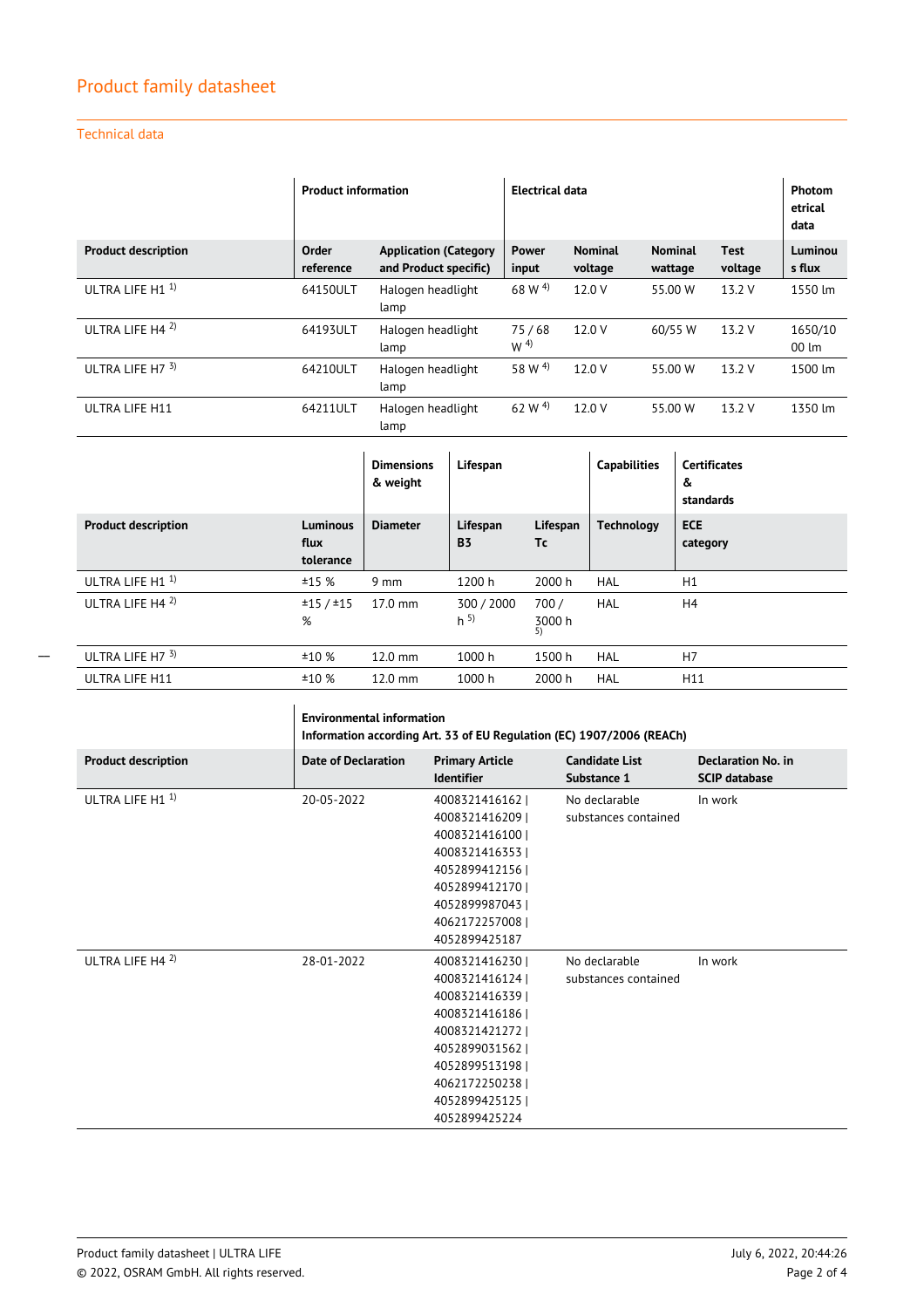|                            | <b>Environmental information</b><br>Information according Art. 33 of EU Regulation (EC) 1907/2006 (REACh) |                                             |                                      |                                                   |  |
|----------------------------|-----------------------------------------------------------------------------------------------------------|---------------------------------------------|--------------------------------------|---------------------------------------------------|--|
| <b>Product description</b> | <b>Date of Declaration</b>                                                                                | <b>Primary Article</b><br><b>Identifier</b> | <b>Candidate List</b><br>Substance 1 | <b>Declaration No. in</b><br><b>SCIP database</b> |  |
| ULTRA LIFE H7 3)           | 28-01-2022                                                                                                | 4050300879284                               | No declarable                        | In work                                           |  |
|                            |                                                                                                           | 4008321416148                               | substances contained                 |                                                   |  |
|                            |                                                                                                           | 4008321416292                               |                                      |                                                   |  |
|                            |                                                                                                           | 4008321416261                               |                                      |                                                   |  |
|                            |                                                                                                           | 4008321421258                               |                                      |                                                   |  |
|                            |                                                                                                           | 40528991314531                              |                                      |                                                   |  |
|                            |                                                                                                           | 4052899436237                               |                                      |                                                   |  |
|                            |                                                                                                           | 4052899436213                               |                                      |                                                   |  |
|                            |                                                                                                           | 4052899436152                               |                                      |                                                   |  |
|                            |                                                                                                           | 4052899436299                               |                                      |                                                   |  |
|                            |                                                                                                           | 4052899436534                               |                                      |                                                   |  |
|                            |                                                                                                           | 40528994362511                              |                                      |                                                   |  |
|                            |                                                                                                           | 4052899436572                               |                                      |                                                   |  |
|                            |                                                                                                           | 4052899436558                               |                                      |                                                   |  |
|                            |                                                                                                           | 4052899476004                               |                                      |                                                   |  |
|                            |                                                                                                           | 4052899513211                               |                                      |                                                   |  |
|                            |                                                                                                           | 4062172250207                               |                                      |                                                   |  |
|                            |                                                                                                           | 4008321416087                               |                                      |                                                   |  |
| ULTRA LIFE H11             | 19-01-2022                                                                                                | 4050300602387                               | No declarable                        | In work                                           |  |
|                            |                                                                                                           | 4052899431164                               | substances contained                 |                                                   |  |
|                            |                                                                                                           | 4052899436114                               |                                      |                                                   |  |
|                            |                                                                                                           | 4052899436138                               |                                      |                                                   |  |
|                            |                                                                                                           | 4052899436510                               |                                      |                                                   |  |
|                            |                                                                                                           | 4052899436190                               |                                      |                                                   |  |
|                            |                                                                                                           | 4052899436473                               |                                      |                                                   |  |
|                            |                                                                                                           | 4052899436176                               |                                      |                                                   |  |
|                            |                                                                                                           | 4052899436275                               |                                      |                                                   |  |

1) Lamp complies with ECE R 37 and SAE (DOT) regulations

2) With silver cap

3) Lamp complies with ECE R 37 and SAE (DOT) regulations/With silver cap

4) Maximum

 $\overline{\phantom{0}}$ 

5) Filament 1